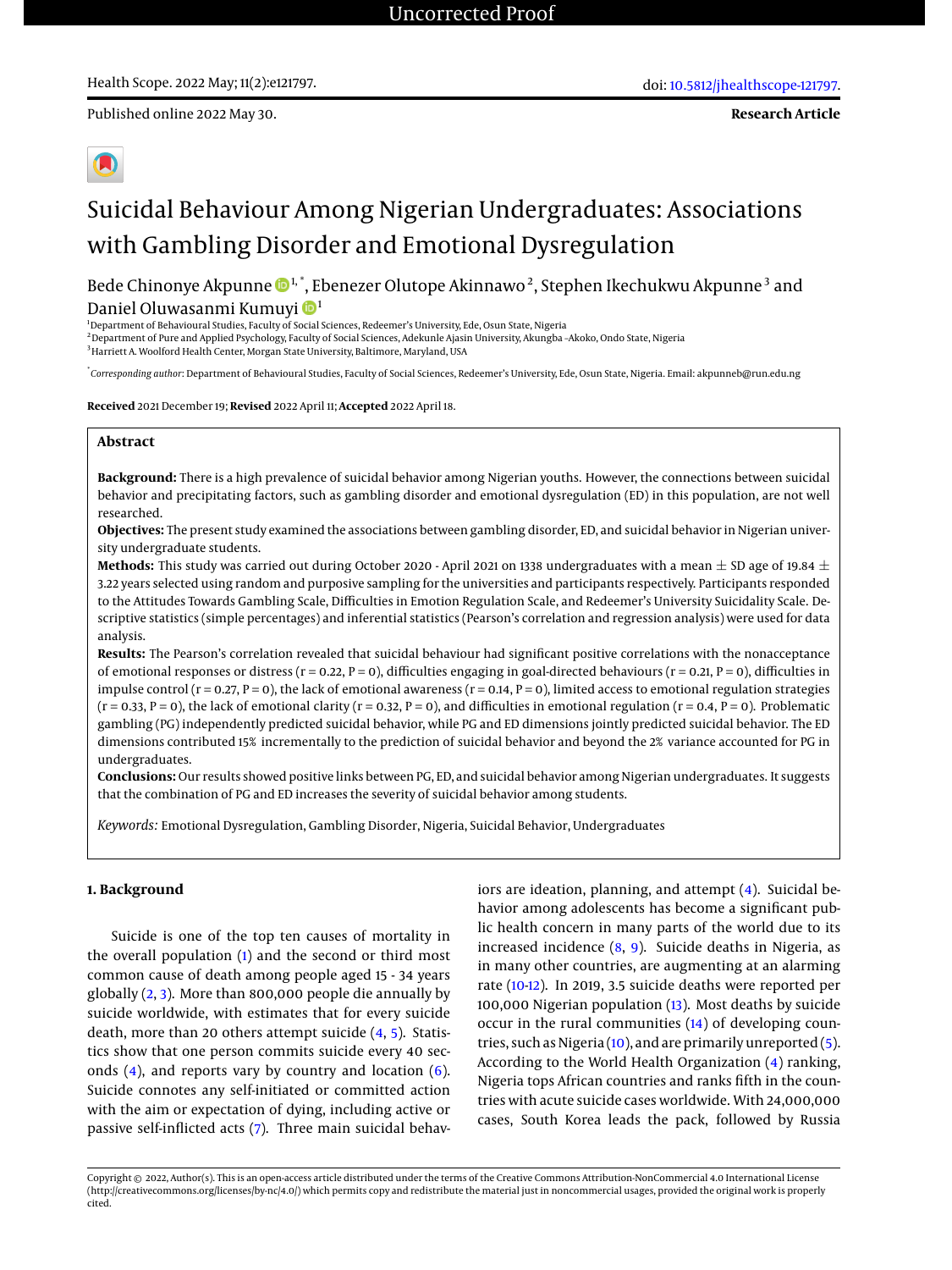(18,000,000), India (16,000,000), and Japan (15,400,000)  $(15).$  $(15).$ 

Suicidal behavior and gambling disorders have been linked in studies [\(16,](#page-6-14) [17\)](#page-6-15). Gambling is a complicated phenomenon [\(18\)](#page-6-16), influenced by genetic disposition [\(19\)](#page-6-17), a family history of gambling or substance-use disorder [\(20\)](#page-6-18), personality traits [\(21\)](#page-6-19), socio-demographic and exposure variables  $(22)$ , and hostile childhood events  $(23)$ . Gambling is a common way for Nigerian undergraduates to make ends meet [\(12\)](#page-6-10). This circumstance frequently predisposes gamblers to become pathological/compulsive gamblers [\(24\)](#page-6-22), who exhibit symptoms such as an overwhelming drive to keep gambling despite its toll on their lives [\(25,](#page-6-23) [26\)](#page-6-24).

Emotional dysregulation (ED) is a key aspect of the gambling problem [\(27,](#page-6-25) [28\)](#page-7-0). ED is a multidimensional term that includes maladaptive responses to unpleasant emotional states and impulsivity [\(29\)](#page-7-1). In addition, PG has been associated with impulsivity, particularly its emotional components [\(21\)](#page-6-19). According to the evidence, emotion-driven impulsivity and ED are intimately linked [\(30\)](#page-7-2). Compulsive gambling might be motivated by an impulsive need to avoid undesirable mood states [\(31\)](#page-7-3). As a result, people with PG may use gambling to regulate their emotions [\(32\)](#page-7-4). Success in lowering bad feelings through gambling involvement becomes a source of negative reinforcement, which keeps gambling going [\(33\)](#page-7-5). Therefore, gambling to cope with negative emotions is associated with greater severity and poorer gambling outcomes [\(28,](#page-7-0) [32\)](#page-7-4). Individuals with gambling disorder (IGD) are more likely to use maladaptive emotional control approaches, such as emotional suppression [\(34\)](#page-7-6).

Suicidal behavior is pathological and is influenced by various biological, psychological, social, cultural, and spiritual variables. However, the association and pattern of the interaction between gambling problems, ED, and suicidal behavior remain unclear [\(35\)](#page-7-7). They have not been studied sufficiently in Nigeria despite the high frequency of suicide [\(12\)](#page-6-10), particularly among young people.

# **2. Objectives**

This study evaluates the relationships between Nigerian students' gambling disorder, ED, and suicidal behavior. We hypothesized that the suicide behavior of participants would be significantly and jointly predicted by gambling disorder and ED. We also hypothesized that ED, in addition to gambling disorder, would have a significant incremental predictive influence on the severity of suicide behavior in the Nigerian university undergraduate students population.

# **3. Methods**

### *3.1. Participants*

The target of the study was selected university undergraduates in Osun state, southwestern Nigeria. The data were collected during October 2020 - April 2021, and a multi-stage sampling procedure was adopted in this study. Four universities were selected through simple random sampling in the first stage (using the ballot method). The clustered sampling method was employed at the second stage to ensure representativeness in selecting respondents from different already existing clusters. To this aim, various existing sub-groups to which the population already belonged in the chosen institutions were used. The subgroups used as clusters were gender, faculty, and levels of study. To ensure that the identified clusters were adequately sampled, the purposive sampling technique was used at the last stage in selecting 1338 respondents (mean  $\pm$  SD age of 19.84  $\pm$  3.22 years) for the study.

## *3.2. Measures*

Attitudes Towards Gambling Scale (ATGS-8), proposed by Orford et al. [\(36\)](#page-7-8), is an 8-item variation of the original 14 item version of the British Gambling Prevalence Survey instrument developed in 2007 to measure attitudes towards gambling [\(36\)](#page-7-8). The ATGS-8 items were assessed based on a Likert scale ranging from 1 (strongly agree) to 5 (strongly disagree). Four items (1, 4, 6, 7) were scored backward, and the total ATGS-8 score with a range of 8 - 40 was obtained as the sum of eight components. A score of 24 reflects a neutral attitude toward gambling and represents the middle. Scores above 24 suggest an average favorable attitude toward gambling, while scores below 24 indicate an unfavorable attitude toward gambling. In the British sample, the derived Cronbach's alpha value was 0.76, while item-total correlations ranged from 0.39 to 0.58 [\(36,](#page-7-8) [37\)](#page-7-9).

Difficulties in Emotion Regulation Scale (DERS) by Gratz and Roemer [\(38\)](#page-7-10) is a 36-item measure of ED. Each item is scored based on a 5-point Likert scale (almost never to almost always). DERS has six dimensions: nonacceptance of emotional responses, difficulties engaging in goal-directed behaviors, difficulties in impulse control, the lack of emotional awareness, limited emotional regulation strategies, and the lack of emotional clarity. Our pilot study yielded a validity coefficient of 0.62 between the DERS and SIDES Affect Dysregulation Scale [\(39\)](#page-7-11). The DERS has adequate psychometric properties in adults and adolescents  $(40).$  $(40).$ 

Redeemer's University Suicidality Scale (RUSS) is a 19 item single-factor measure of suicidal behavior developed by the authors. An earlier study of the development and validation of RUSS involved initial item generation, expert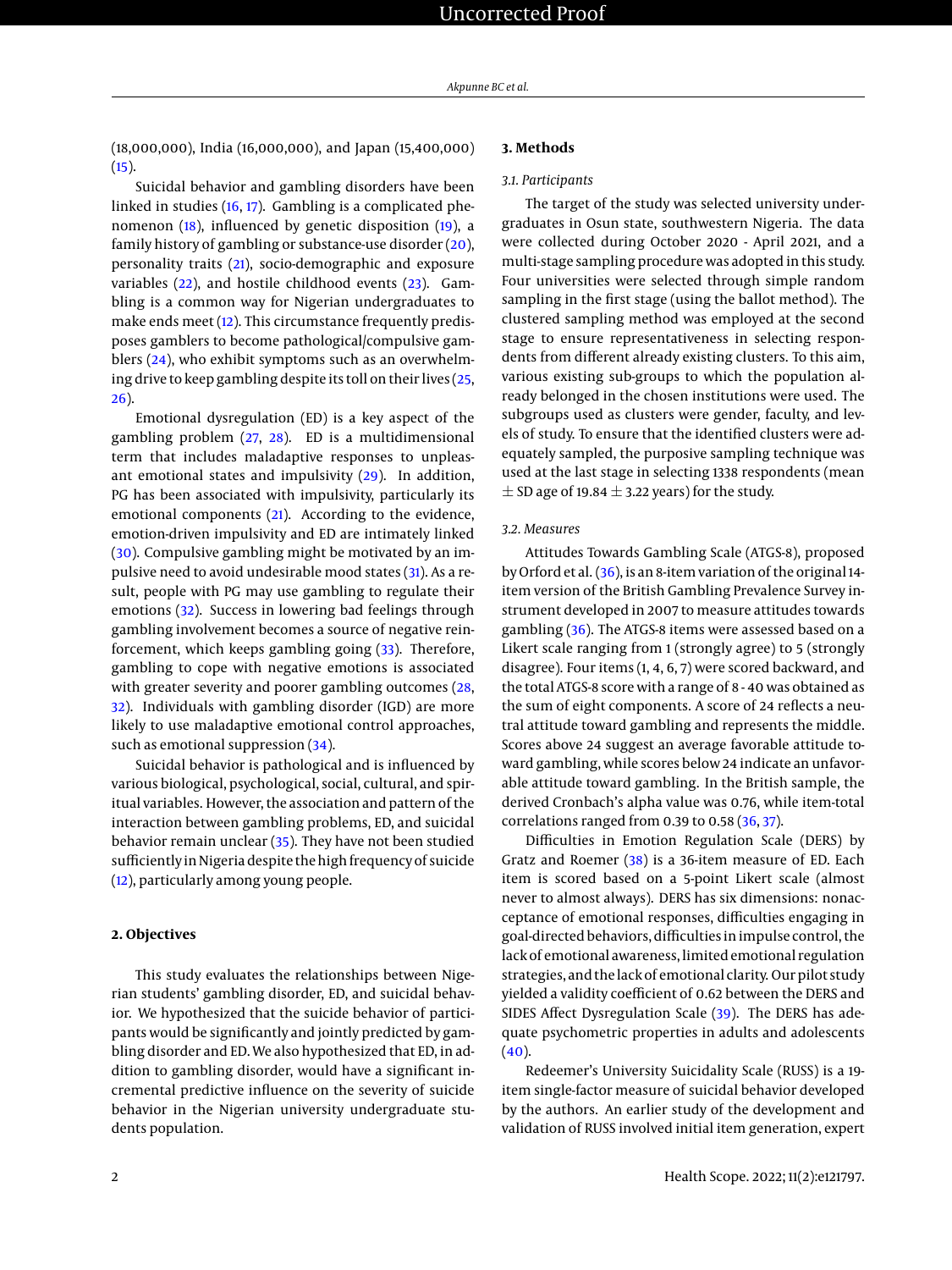appraisal (content validity) of the initial pool of items, and exploratory factor analysis for item purification. The internal consistency of Cronbach's alpha of 0.93 was reported for the RUSS. A satisfactory validity coefficient ( $r = 0.881$ , P = 0) was observed between RUSS and The Suicide Ideation Scale by Rudd [\(41\)](#page-7-13) and ( $r = 0.605$ ,  $P = 0$ ) between RUSS and General Health Questionnaire [\(42\)](#page-7-14). This finding of the pilot study showed that RUSS was valid as a diagnostic tool for measuring suicidality among the general Nigerian population.

# *3.4. Statistical Analysis*

The Statistical Package of Social Sciences (SPSS) version 23 was used to evaluate the data collected. The demographic characteristics of respondents were organized, summarised, and described using descriptive statistics (frequency and percentage), whereas the hypotheses were tested using inferential statistics (regression analysis).

#### *3.5. Informed Consent*

The respondents signed informed consent before administering the instruments. The study's goal was communicated to all participants, and only those who were willing to participate were invited to join. The respondents could leave at any point throughout the survey because participation was optional, and confidentiality was guaranteed.

# **4. Results**

The socio-demographic characteristics of the participants in this study are summarized in [Table 1.](#page-2-0)

The relationships between gambling, ED, and suicidal behavior are summarized in [Table 2.](#page-3-0) A significant positive correlation was observed between gambling and suicidal behavior  $[r(1336) = 0.14, P < 0.01]$ . Moreover, suicidal behavior had significant positive correlations with nonacceptance of emotional responses or distress  $[r(1336) = 0.22,$  $P = 0$ , difficulties engaging in goal-directed behaviours  $[r(1336) = 0.21, P < 0.01]$ , difficulties in impulse control  $[r(1336) = 0.27, P < 0.01]$ , the lack of emotional awareness  $[r(1336) = 0.14, P < 0.01]$ , limited access to emotional regulation strategies  $[r(1336) = 0.33, P < 0.01]$ , the lack of emotional clarity  $[r(1336) = 0.32] < 0.01$ , and difficulties in emotional regulation total  $[r(1336) = 0.4, P < 0.01]$ . Furthermore, a significant positive correlation was observed between age and suicidal behavior  $[r(1336) = 0.13, P < 0.01]$ . The implication of this finding is that suicidal behavior severities among participants increase with a rise in problematic gambling (PG) and difficulties in emotional regulation. [Table 2](#page-3-0) shows that the more the chronological age, the greater the likelihood of suicidal behavior.

<span id="page-2-0"></span>

| Table 1. Socio-demographic Characteristics of Participants <sup>a</sup> |                  |
|-------------------------------------------------------------------------|------------------|
| <b>Variables</b>                                                        | <b>Values</b>    |
| Gender                                                                  |                  |
| Male                                                                    | 512 (38.3)       |
| Female                                                                  | 826 (61.7)       |
| Total                                                                   | 1338 (100)       |
| Age (mean $\pm$ SD)                                                     | $19.84 \pm 3.22$ |
| University                                                              |                  |
| Public Owned University                                                 | 505 (37.7)       |
| Privately Owned University                                              | 374 (28)         |
| Total                                                                   | 1338 (100)       |
| Level of education                                                      |                  |
| level 100                                                               | 409 (30.6)       |
| level 200                                                               | 241(18)          |
| level 300                                                               | 363(27.1)        |
| level 400                                                               | 276 (20.6)       |
| level 500                                                               | 49 (3.7)         |
| <b>Marital status</b>                                                   |                  |
| Single                                                                  | 1302 (97.3)      |
| Married                                                                 | 33(2.5)          |
| Engaged                                                                 | 3(0.2)           |
| Total                                                                   | 1338 (100)       |

<sup>a</sup> Values are expressed as No. (%) unless otherwise indicated.

A regression analysis, summarised in [Table 3,](#page-3-1) was carried out to test the first hypothesis. The results demonstrated that PG independently predicted suicidal behavior severity by 14.8%. Further analysis revealed that PG and the dimensions of ED had a joint significant predictive influence on suicidal behavior severity in participants [F(7, 1337) = 39.12,  $P = 0$ . The analysis suggested that PG and ED explained a 17.1% variance of suicidal behavior severity among the undergraduates. Further analysis of the joint regression showed that PG had no significant independent influence on suicidal behavior ( $\beta$  = 0.04, P = 0.129). The dimensions of ED that had a significant independent predictive influence on suicidal behavior were awareness ( $\beta$ = 0.155, P = 0), strategies ( $\beta$  = 0.218, P = 0), and clarity ( $\beta$  =  $0.161, P = 0$ ).

Hierarchical multiple regression was conducted to determine whether the factors of ED (nonacceptance of emotional responses or distress, difficulties engaging in goaldirected behaviors, difficulties in impulse control, the lack of emotional awareness, limited access to emotional regulation strategies, and the lack of emotional clarity) contributed incrementally to the prediction of suicidal behav-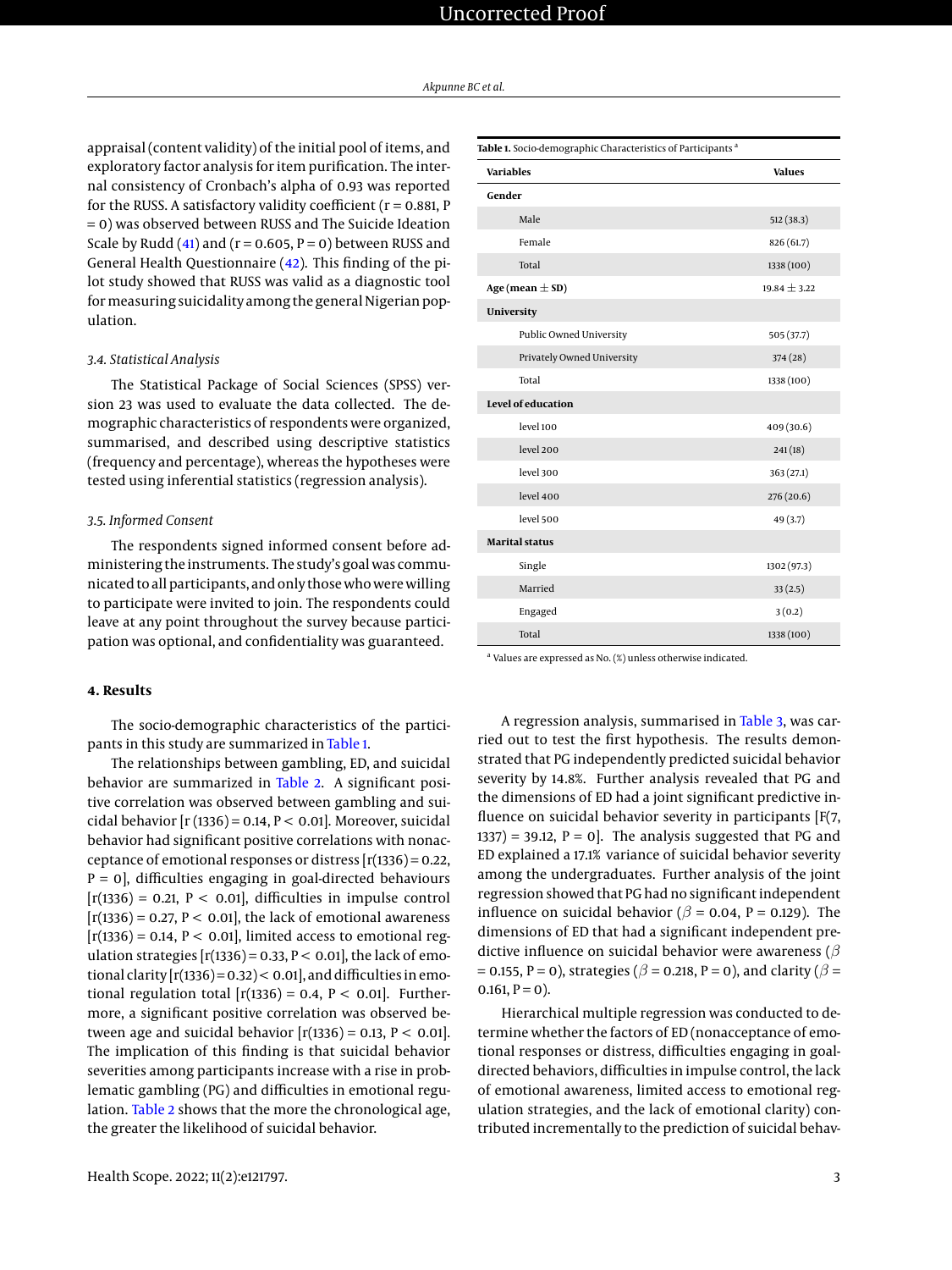# Uncorrected Proof

#### *Akpunne BC et al.*

<span id="page-3-0"></span>

| <b>Variables</b>                           | $\mathbf{1}$ | $\mathbf{2}$ | 3            | 4            | 5            | 6            | $\overline{7}$ | 8            | 9            | 10           |
|--------------------------------------------|--------------|--------------|--------------|--------------|--------------|--------------|----------------|--------------|--------------|--------------|
| 1. Gambling                                |              |              |              |              |              |              |                |              |              |              |
| 2. Nonacceptance of emotional responses    | $0.09**$     | $\mathbf{1}$ |              |              |              |              |                |              |              |              |
| 3. Difficulties in Goal-directed behavior  | $-0.04$      | $0.55***$    | $\mathbf{1}$ |              |              |              |                |              |              |              |
| 4. Difficulties in impulse control         | $0.1**$      | $0.57***$    | $0.61**$     | $\mathbf{1}$ |              |              |                |              |              |              |
| 5. Lack of emotional awareness             | $0.19**$     | $-0.28**$    | $-0.23**$    | $-0.15**$    | $\mathbf{I}$ |              |                |              |              |              |
| 6. Limited emotional regulation strategies | $0.17***$    | $0.64***$    | $0.61**$     | $0.68***$    | $-0.14***$   | $\mathbf{1}$ |                |              |              |              |
| 7. Lack of emotional clarity               | $0.17***$    | $0.38**$     | $0.36**$     | $0.38**$     | $0.24***$    | $0.41**$     | $\mathbf{1}$   |              |              |              |
| 8. Difficulties in emotional regulation    | $0.18***$    | $0.75***$    | $0.72**$     | $0.8***$     | $0.1***$     | $0.85***$    | $0.67**$       | $\mathbf{1}$ |              |              |
| 9. Age                                     | $0.24***$    | 0.05         | $-0.00$      | 0.04         | $0.09**$     | $0.08**$     | 0.05           | $0.09**$     | $\mathbf{1}$ |              |
| 10. Suicidal behavior                      | $0.14***$    | $0.22***$    | $0.21***$    | $0.27**$     | $0.14***$    | $0.33**$     | $0.32**$       | $0.4***$     | $0.13***$    | $\mathbf{1}$ |
| Mean                                       | 21.04        | 15.15        | 13.57        | 15.06        | 16.42        | 19.75        | 13.12          | 93.08        | 19.86        | 33.83        |
| SD                                         | 5.04         | 5.82         | 4.31         | 5.09         | 5.32         | 6.73         | 3.96           | 20.51        | 2.95         | 15.85        |

 $a_{*p}$  < 0.01,  $p$  < 0.05

<span id="page-3-1"></span>**Table 3.** Multiple Regression Analysis of the Joint Prediction of Problematic Gambling (PG) and Emotional Dysregulation (ED) on Suicidal Behavior in University Undergraduates ( $N = 1337$ )

| <b>Variables</b>                                 |       |       | <b>PG and ED Total</b> |                | <b>PG and Dimensions of ED</b> |          |          |                |  |
|--------------------------------------------------|-------|-------|------------------------|----------------|--------------------------------|----------|----------|----------------|--|
|                                                  | B     | β     | t                      | <b>P-Value</b> | В                              | $\beta$  | t        | <b>P-Value</b> |  |
| (Constant)                                       | 2.791 |       | 1.213                  | 0.225          | 1.449                          |          | 0.574    | 0.566          |  |
| PG                                               | 0.234 | 0.074 | 2.892                  | 0.004          | 0.126                          | 0.04     | 1.52     | 0.129          |  |
| <b>ED composite score</b>                        | 0.281 | 0.363 | 14.113                 | 0.000          |                                |          |          |                |  |
| Nonacceptance of emotional responses             |       |       |                        |                | 0.087                          | 0.032    | 0.89     | 0.373          |  |
| Difficulties engaging in goal-directed behaviors |       |       |                        |                | $-0.008$                       | $-0.002$ | $-0.058$ | 0.954          |  |
| Difficulty in Impulse control                    |       |       |                        |                | 0.159                          | 0.051    | 1.325    | 0.185          |  |
| Lack of emotional awareness                      |       |       |                        |                | 0.461                          | 0.155    | 5.289    | 0.000          |  |
| Limited emotional regulation strategies          |       |       |                        |                | 0.513                          | 0.218    | 5.486    | 0.000          |  |
| Lack of emotional clarity                        |       |       |                        |                | 0.642                          | 0.161    | 5.207    | 0.000          |  |
| R                                                |       | 0.384 |                        |                |                                | 0.413    |          |                |  |
| $R^2$                                            |       | 14.8  |                        |                |                                | 0.171    |          |                |  |
| F-ratio                                          |       | 115.6 |                        |                |                                | 39.12    |          |                |  |
| P-value                                          |       | 0.000 |                        |                |                                | 0.000    |          |                |  |

ior above PG alone.

As summarised in [Table 4,](#page-5-0) the composite score of PG was entered in step 1. Nonacceptance of emotional responses or distress, difficulties engaging in goal-directed behaviors, and difficulties in impulse control were entered in step 2. The lack of emotional awareness, limited access to emotional regulation strategies, and the lack of emotional clarity were entered in step 3. Results indicated that PG explained 2% of the variance in suicidal behavior ( $R^2$  = 0.02, P < 0.01), nonacceptance of emotional responses or distress, difficulties engaging in goal-directed behaviors, and difficulties in impulse control explained an incremental 7% of the variance in suicidal behavior, ( $\Delta R^2 = 0.07$ , P < 0.01) above PG. Furthermore, the lack of emotional awareness, limited access to emotional regulation strategies, and lack of emotional clarity explained an incremental 8% of the variance in suicidal behavior scores ( $\Delta R^2$  = 0.08,  $P < 0.01$ ) above the variance accounted for by PG, nonacceptance of emotional responses or distress, difficulties engaging in goal-directed behaviors, and difficulties in impulse control.

This result suggests that undergraduates with some factors of ED are more likely to manifest a higher level of suicidal behavior than those with PG alone. Finally, undergraduates who display all the factors of ED (the lack of emotional awareness, strategies, and the lack of emotional clarity) will report a higher level of suicidal behavior than those who present with PG and a few of the factors of ED. In other words, additional factors of ED contribute incrementally to the prediction of the levels of suicidal behavior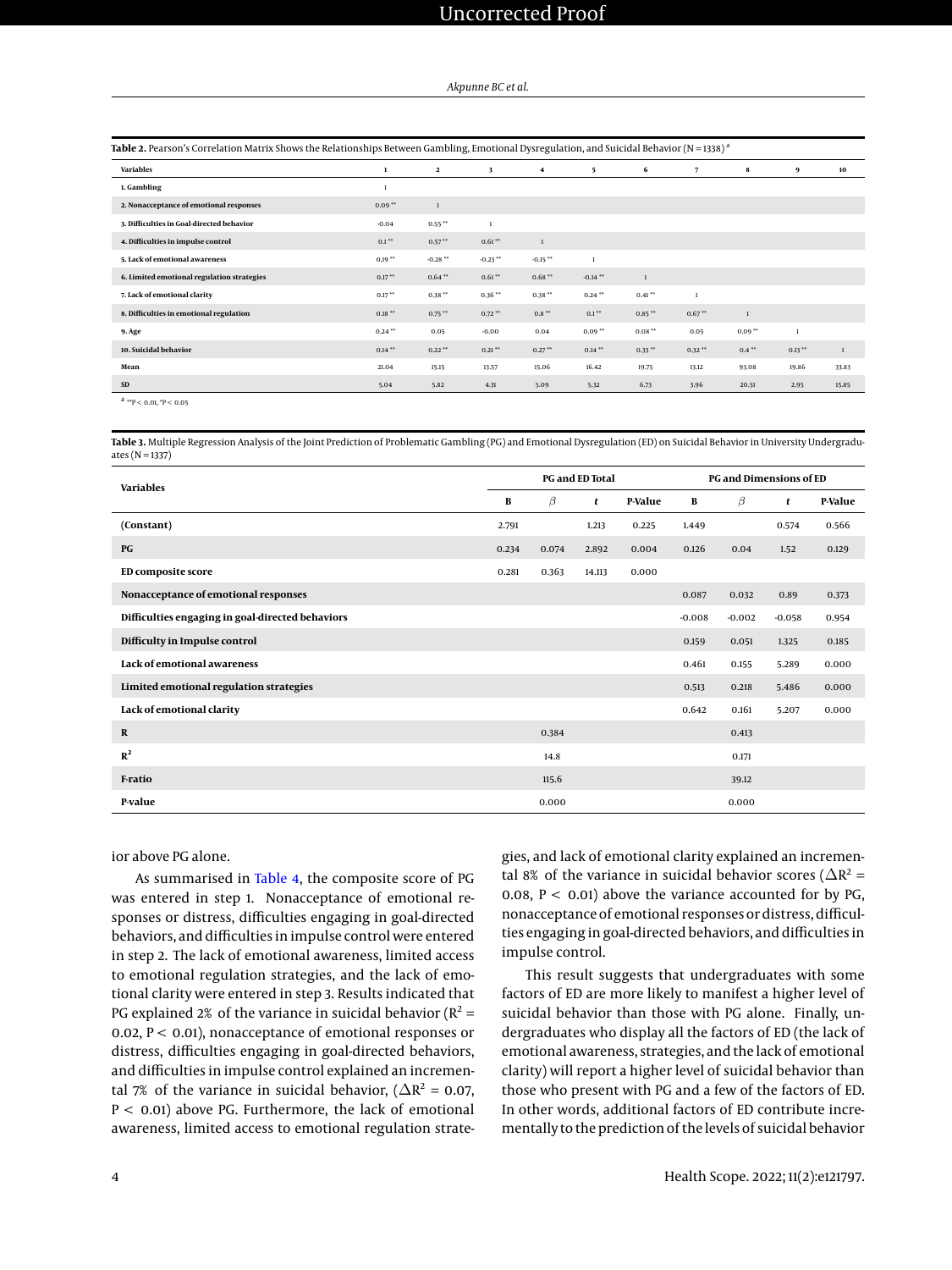above the prediction score explained by PG alone among the undergraduates. According to the mentioned finding, it could be concluded that ED has significant incremental predictive influence over and above that of PG on the severity of suicidal behavior among university undergraduates in Osun state, Nigeria.

### **5. Discussion**

This study revealed the significant predictive role of PG and ED for suicidal behavior among Nigerian undergraduate students. Moreover, we found significant positive correlations between gambling, ED, and suicidal behavior. The reported positive links between gambling disorder and suicidal behavior are consistent with the literature. Problematic gambling has been marked by a loss of control over gambling behavior  $(43)$  and is associated with numerous sequelae, including psychiatric problems [\(44\)](#page-7-16). Precise prevalence estimates of the relationships between PG and suicidal behavior are unclear due to variances in sample makeup, the measurement of suicide factors, and nosological changes connected to PG [\(17\)](#page-6-15). Suicidal ideation and attempts related to gambling were reported by 25.6% of callers to gambling helplines [\(17\)](#page-6-15). Suicidal thoughts and attempt rates ranged from 49% to more than 80% [\(45,](#page-7-17) [46\)](#page-7-18). Studies have shown that people with PG had greater rates of suicidal thoughts, planned suicide, and attempted suicide than the general population [\(16,](#page-6-14) [17\)](#page-6-15).

Our findings on the link between ED and suicidal behavior are congruent with the literature. Suicide has been theorized by Baumeister  $(47)$  and Shneidman  $(48)$  as the ultimate escape from acute emotional agony. Researchers who confirm the association between a tendency to avoid or escape uncomfortable feelings (experiential avoidance) and suicidal ideation support the views of Baumeister and Shneidman [\(49](#page-7-21)[-51\)](#page-7-22). Similarly, research suggests that if othermore adaptable answers to recurring stressful life occurrences are not examined, suicide may be viewed as a way out of emotional anguish [\(52\)](#page-7-23). Furthermore, the literature supports hypotheses that link problem-solving deficiencies to suicidal thoughts [\(53\)](#page-7-24). ED diagnosis and symptoms are linked to an increased risk of future suicide attempts [\(54-](#page-7-25)[58\)](#page-7-26).

Lack of emotional awareness, limited emotional regulation strategies, and the lack of emotional clarity were revealed to have a substantial independent influence on suicidal behavior among the six DERS characteristics studied. This conclusion does not invalidate the positive correlation discovered between other ED characteristics and suicidal behavior. However, it highlights that the linkage and pattern of the relationship between ED and suicidal behavior are complex and confusing [\(35\)](#page-7-7). Anestis et al.

[\(59\)](#page-7-27) reported that elevated levels of ED were associated with suicidal desire while were inversely correlated with the acquired capability for suicide. As a result, the significant prediction of suicide behavior by the dimension of ED could be due to sample locations and sociocultural situations.

Moreover, theories of the suicide phenomenon and underlying emotional processes are consistent with the multidimensional approach to ED [\(47,](#page-7-19) [60\)](#page-7-28). These theories suggest that several aspects of ED are involved in suicidal ideation and behavior [\(38,](#page-7-10) [56\)](#page-7-29). Suicide is viewed as a technique of recognizing and validating negative impacts and avoiding self-awareness deficits [\(47\)](#page-7-19). Likewise, the cry of pain hypothesis [\(61\)](#page-8-0) proposed that suicidal behavior is a response function under stress. Both models argue that suicide behavior occurs when an extremely negative effect is regarded as intolerable (nonacceptance), and there is a lack of perceived strategies for good emotional control to alleviate the pain (strategies) [\(62\)](#page-8-1). Therefore, our findings corroborate studies that note suicidal tendencies due to limited access to emotion regulation strategies [\(63,](#page-8-2) [64\)](#page-8-3) and nonacceptance of emotional reactions  $(64)$ .

Miranda et al. [\(63\)](#page-8-2) previously revealed that the DERS tactics subscale had the strongest relationship with suicidal ideation compared to other DERS domains. There has also been evidence of the link between a low perceived ability to participate in effective coping strategies and a suicide attempt  $(65)$ . Pisani et al.  $(66)$  and Rajappa et al.  $(67)$ found that the strategies domain of DERS highly predicted suicide attempts in teenagers. Some empirical investigations have linked the inability to control one's behavior when experiencing extreme effects (impulse subscale of DERS) to a higher risk of suicide. A relationship between impulsivity/impulsive behavioral reaction to distress and suicide attempts has been established [\(68\)](#page-8-7). In conclusion, the strategies, nonacceptance, and impulse dimensions of ED are supported by empirical evidence as significant characteristics associated with suicide ideation and attempts in teenagers  $(69)$ .

In our study, ED was found to significantly predict suicidal behavior severity by 15% over and above that of problematic gambling alone. In other words, the combination of problematic gambling and ED results in higher suicidal behavior possibilities than each alone. This finding suggests a positive relationship between PG and ED among Nigerian undergraduates. The relationship between pathological gambling and ED has gained some scholarly attention, even though the same cannot be stated in Nigerian studies. In an attempt to explain the psychological aspects behind gambling disease, several authors have suggested that deficits in emotional regulation play a significant role in PG [\(18,](#page-6-16) [70\)](#page-8-9).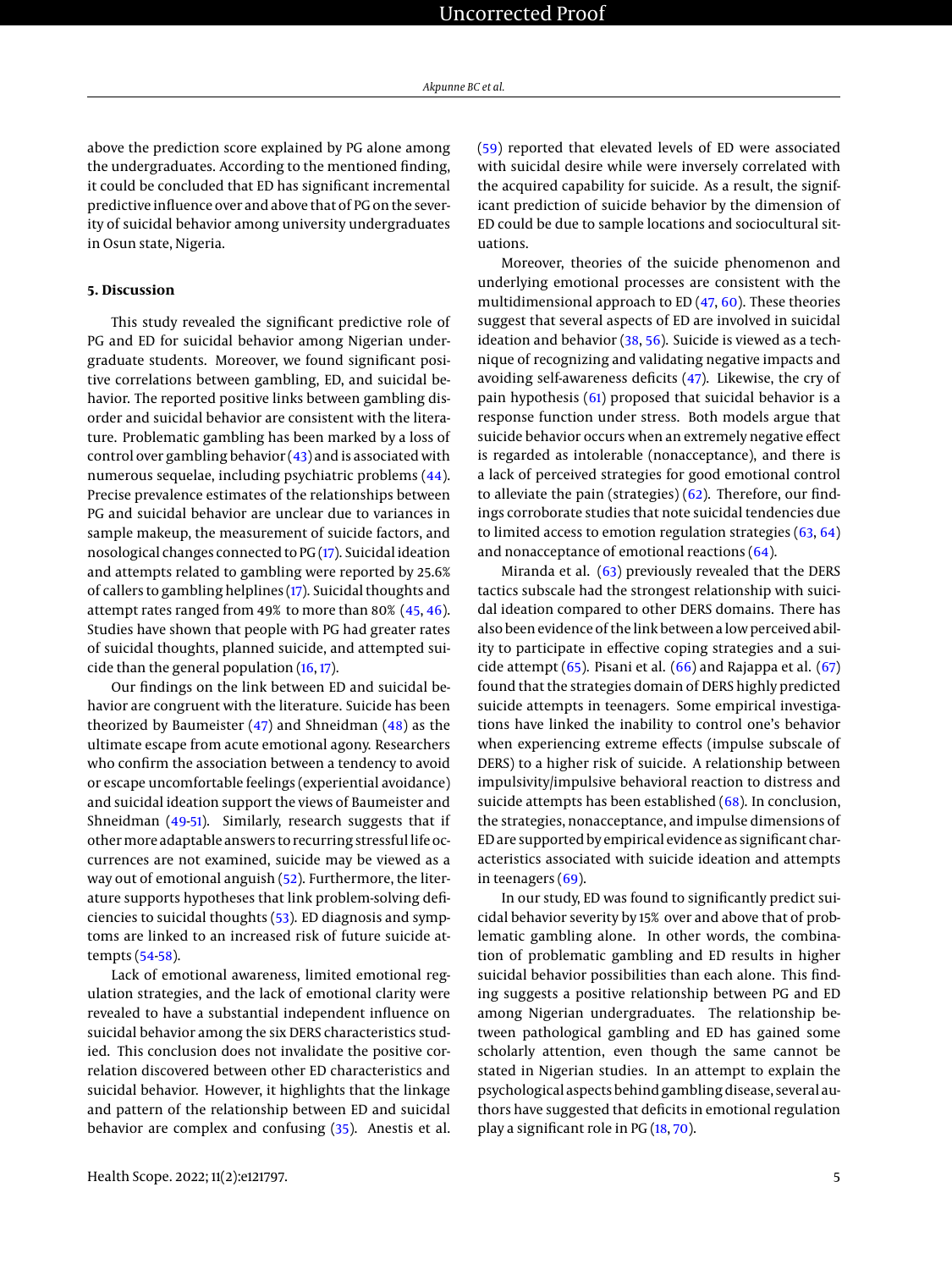*Akpunne BC et al.*

<span id="page-5-0"></span>

| Table 4. Hierarchical Regression of Gambling and the Factors of Emotional Dysregulation on the Severity of Suicidal Behavior (N = 1337) <sup>a</sup> |         |         |         |         |            |         |         |          |         |
|------------------------------------------------------------------------------------------------------------------------------------------------------|---------|---------|---------|---------|------------|---------|---------|----------|---------|
| Variables                                                                                                                                            | Model 1 |         |         | Model 2 |            |         | Model 3 |          |         |
|                                                                                                                                                      | B       | SE.B    | $\beta$ | в       | SE.B       | $\beta$ | в       | SE.B     | $\beta$ |
| Gambling                                                                                                                                             | 0.45    | 0.085   | 0.143   |         |            |         |         |          |         |
| Nonacceptance of emotional responses                                                                                                                 |         |         |         | 0.234   | 0.092      | 0.086   |         |          |         |
| Difficulties engaging in goal-directed behaviors                                                                                                     |         |         |         | 0.168   | 0.131      | 0.046   |         |          |         |
| Difficulty impulse control                                                                                                                           |         |         |         | 0.536   | 0.114      | 0.172   |         |          |         |
| Lack of emotional awareness                                                                                                                          |         |         |         |         |            |         | 0.461   | 0.087    | 0.155   |
| Limited emotional regulation strategies                                                                                                              |         |         |         |         |            |         | 0.513   | 0.093    | 0.218   |
| Lack of emotional clarity                                                                                                                            |         |         |         |         |            |         | 0.642   | 0.123    | 0.161   |
| $\mathbf F$                                                                                                                                          |         | 27.88** |         |         | $33.13***$ |         |         | 39.125** |         |
| R                                                                                                                                                    |         | 0.143   |         |         | 0.301      |         |         | 0.413    |         |
| $R^2$                                                                                                                                                |         | 0.02    |         |         | 0.09       |         |         | 0.171    |         |
| Adjusted $R^2$                                                                                                                                       |         | 0.02    |         |         |            |         |         |          |         |
| $\triangle R^2$                                                                                                                                      |         |         |         |         | 0.07       |         |         | 0.08     |         |

 $a^{4}$  \*\*P < 0.01,\*P < 0.05

Some hypotheses indicated that specific components of ED were involved in the psychological functioning deficits of pathological gamblers. According to the somatic marker of addiction [\(70\)](#page-8-9), poor decision-making in problematic gambling is explained by impairments in emotion processing. The ED component, which includes the incapacity to reflect on one's own and others' interior mental states, sentiments, attitudes, aspirations, beliefs, and emotions, is implicated in some psychopathologies [\(71\)](#page-8-10). These have also been associated with addictive behaviors, such as gambling [\(72\)](#page-8-11).

According to research findings, there are inconsistent correlations between PG and ED. Some research failed to show significant correlations between ED and PG [\(73,](#page-8-12) [74\)](#page-8-13), while others did [\(75,](#page-8-14) [76\)](#page-8-15). Estevez et al. [\(77\)](#page-8-16) discovered that most DERS subscales were connected to the severity of PG. However, investigations have shown that PG and problems with emotion regulation both predict suicide behavior independently. When the two variables were combined, we observed an increase in the risk of suicide behavior. Although our study did not assess the mechanisms by which PG and ED impact each other, it does support previous research that found an independent positive connection between PG, ED, and suicidal behavior. In addition, Lorains et al. [\(78\)](#page-8-17) proposed that ED could have a role in linking PG and mental illnesses, such as mood and anxiety disorders.

### *5.1. Conclusion and Recommendations*

The current study focused on the relationships and predictive influences of pathological gambling (PG) and ED on suicidal behavior among Nigerian undergraduates. Our results established positive links between PG, ED, and suicidal behavior. It could be concluded that PG and ED are significant joint and independent predictors of suicidal behavior. Moreover, we concluded that a combination

of PG and ED augments the severity of suicidal behavior among undergraduates more than each one alone. These findings underscore the need to assess gambling involvement, problematic gambling, and ED when treating undergraduates presenting with suicidal behavior. More importantly, suicide reduction in university undergraduates should be targeted by relevant authorities with every sense of urgency. To this aim, mental healthcare facilities should, by the act of government, be established and equipped adequately in all tertiary institutions where assessment for psychopathologies, especially depression and suicidal behavior, can be carried out. Appropriate psychological interventions (psychotherapies) should be performed on undergraduates diagnosed with pathological gambling, elevated ED, and suicidal behavior. Finally, for better and more influential treatments, referrals to psychiatric hospitals should also be made for those at high risk for suicide.

### *5.2. Limitations*

The present research was carried out on undergraduate students in some selected universities in southwestern Nigeria. Considering sociocultural differences in settings outside Nigeria, the findings should be generalized with caution. Furthermore, the mean age of our participants showed that the majority were young adults. Therefore, the relationships found between the variables of interest in this study might be different from other age categories.

### **Footnotes**

**Authors' Contribution:** Study concept and design: B. A. Analysis and interpretation of data: E. A. and B. A. Drafting of the manuscript: B. A. and E. A. Critical revision of the manuscript for important intellectual content: B. A., E. A., and S. A. Statistical analysis: B. A., S. A., D. K., and E. A.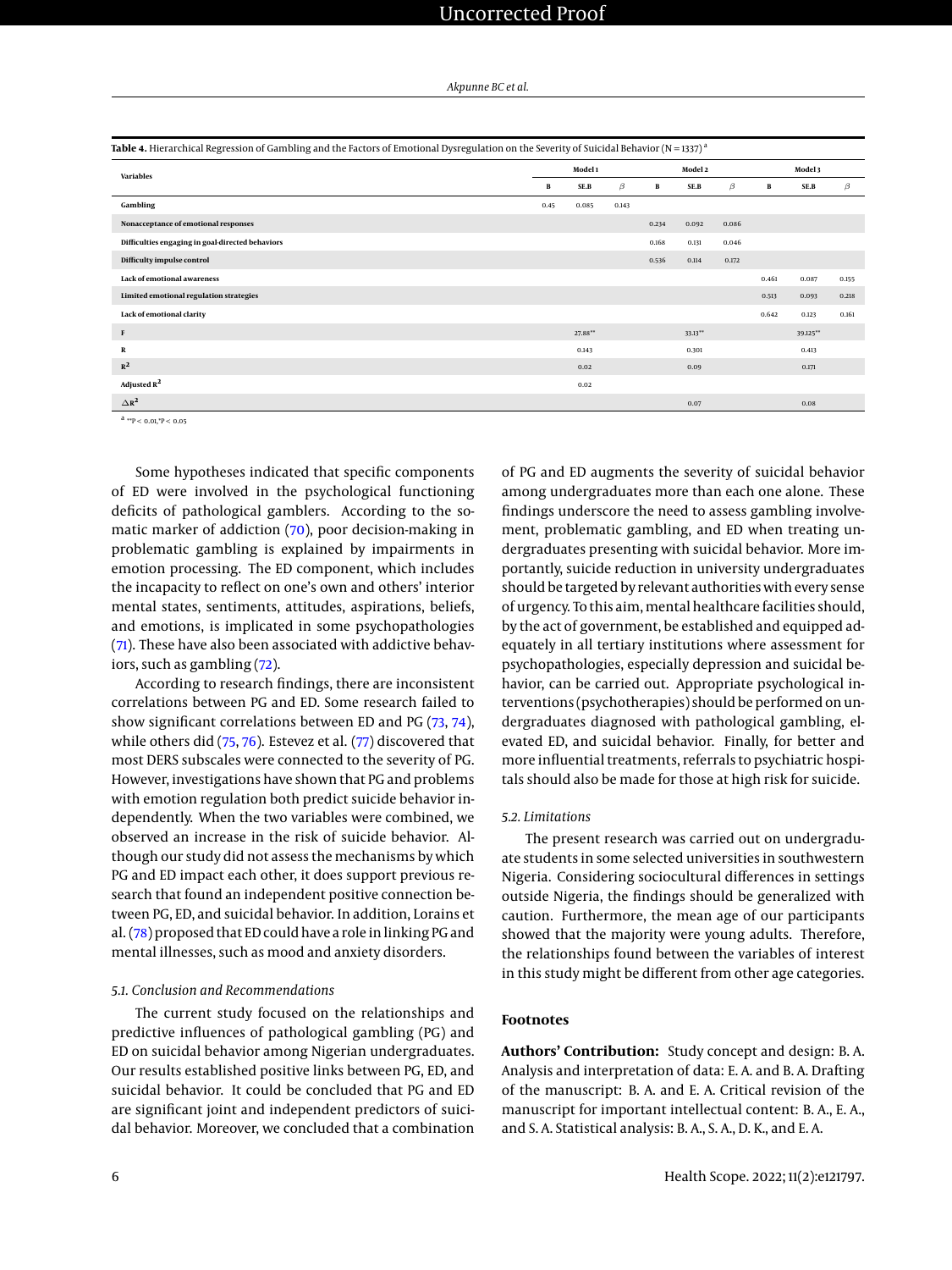# Uncorrected Proof

**Conflict of Interests:** The authors declare that they have no conflict of interest.

**Data Reproducibility:** The data presented in this study are openly available in one of the repositories or will be available on request from the corresponding author by this journal representative at any time during submission or after publication. Otherwise, all consequences of possible withdrawal or future retraction will be with the corresponding author.

**Ethical Approval:** Helsinki Declaration research ethics for human subjects were followed in the present investigation. The Internal Research Ethics Committee of Redeemer's University in Nigeria reviewed the research objectives and planned the procedures. This type of research is exempted from ethical norms (see National Code of Health Research Ethics, National Health Research Ethics Committee of Nigeria, item A in Section B). (nhrec.net/nhrec/wp-content/uploads/2018/10/NCHRE\_- Aug\_07.pdf.)

**Funding/Support:** This research was self-sponsored.

**Informed Consent:** The respondents signed informed consent before the instruments were administered. The aim of the study was communicated to all participants, and only those willing to participate were invited to join. The respondents could leave at any point throughout the survey because participation was optional, and confidentiality was guaranteed.

# **References**

- <span id="page-6-0"></span>1. World Health Organization. *Suicide in the world: global health estimates*. World Health Organization; 2019. Available from: [https://apps.](https://apps.who.int/iris/handle/10665/326948) [who.int/iris/handle/10665/326948](https://apps.who.int/iris/handle/10665/326948).
- <span id="page-6-1"></span>2. Centers for Disease Control and Prevention. *Web-based Injury Statistics Query and Reporting System (WISQARS)*. Atlanta, Georgia: Centers for Disease Control and Prevention; 2020. Available from: [https://www.](https://www.cdc.gov/injury/wisqars/index.html) [cdc.gov/injury/wisqars/index.html](https://www.cdc.gov/injury/wisqars/index.html).
- <span id="page-6-2"></span>3. World Health Organisation. *Preventing Suicide: A Global Imperative*. World Health Organisation; 2014. Available from: [http://www.who.](http://www.who.int/mental_health/suicide-prevention/world_report_2014/en/) [int/mental\\_health/suicide-prevention/world\\_report\\_2014/en/](http://www.who.int/mental_health/suicide-prevention/world_report_2014/en/).
- <span id="page-6-3"></span>4. World Health Organization. *World health statistics 2018*. World Health Organization; 2018. Available from: [http://apps.who.](http://apps.who.int/iris/bitstream/handle/10665/255336/9789241565486-eng.pdf;jsessionid=7A6C46D234B30AA610C4C3D250677E64?sequence=1) [int/iris/bitstream/handle/10665/255336/9789241565486](http://apps.who.int/iris/bitstream/handle/10665/255336/9789241565486-eng.pdf;jsessionid=7A6C46D234B30AA610C4C3D250677E64?sequence=1) [eng.pdf;jsessionid=7A6C46D234B30AA610C4C3D250677E64?](http://apps.who.int/iris/bitstream/handle/10665/255336/9789241565486-eng.pdf;jsessionid=7A6C46D234B30AA610C4C3D250677E64?sequence=1) [sequence=1](http://apps.who.int/iris/bitstream/handle/10665/255336/9789241565486-eng.pdf;jsessionid=7A6C46D234B30AA610C4C3D250677E64?sequence=1).
- <span id="page-6-4"></span>5. Fleischmann A, De Leo D. The World Health Organization's report on suicide: a fundamental step in worldwide suicide prevention. *Crisis*. 2014;**35**(5):289–91. doi: [10.1027/0227-5910/a000293.](http://dx.doi.org/10.1027/0227-5910/a000293) [PubMed: [25297514\]](http://www.ncbi.nlm.nih.gov/pubmed/25297514).
- <span id="page-6-5"></span>6. Shuchman M. Suicide report indicates shift at WHO. *CMAJ*. 2014;**186**(14). E532. doi: [10.1503/cmaj.109-4897.](http://dx.doi.org/10.1503/cmaj.109-4897) [PubMed: [25225220\]](http://www.ncbi.nlm.nih.gov/pubmed/25225220). [PubMed Central: [PMC4188682\]](https://www.ncbi.nlm.nih.gov/pmc/articles/PMC4188682).
- <span id="page-6-6"></span>7. World Health Organization. *Practice manual for establishing and maintaining surveillance systems for suicide attempts and self-harm*. Geneva, Switzerland: World Health Organization; 2016.
- <span id="page-6-7"></span>8. Im Y, Oh WO, Suk M. Risk Factors for Suicide Ideation Among Adolescents: Five-Year National Data Analysis. *Arch Psychiatr Nurs*. 2017;**31**(3):282–6. doi: [10.1016/j.apnu.2017.01.001.](http://dx.doi.org/10.1016/j.apnu.2017.01.001) [PubMed: [28499568\]](http://www.ncbi.nlm.nih.gov/pubmed/28499568).
- <span id="page-6-8"></span>9. Guedria-Tekari A, Missaoui S, Kalai W, Gaddour N, Gaha L. Suicidal ideation and suicide attempts among Tunisian adolescents: prevalence and associated factors. *Pan Afr Med J*. 2019;**34**:105. doi: [10.11604/pamj.2019.34.105.19920.](http://dx.doi.org/10.11604/pamj.2019.34.105.19920) [PubMed: [31998428\]](http://www.ncbi.nlm.nih.gov/pubmed/31998428). [PubMed Central: [PMC6961937\]](https://www.ncbi.nlm.nih.gov/pmc/articles/PMC6961937).
- <span id="page-6-9"></span>10. Azoma C. *Suicide: Doctors at risk*. The Sun: Voice of the Nation; 2017.
- 11. Ukwu J. *7 Nigerian states with high suicide cases*. Legit; 2016. Available from: [https://www.legit.ng/971791-recession-7-nigerian-states](https://www.legit.ng/971791-recession-7-nigerian-states-unbelievably-high-suicide-cases.html)[unbelievably-high-suicide-cases.html](https://www.legit.ng/971791-recession-7-nigerian-states-unbelievably-high-suicide-cases.html).
- <span id="page-6-10"></span>12. Oyetunji TP, Arafat SMY, Famori SO, Akinboyewa TB, Afolami M, Ajayi MF, et al. Suicide in Nigeria: observations from the content analysis of newspapers. *Gen Psychiatr*. 2021;**34**(1). e100347. doi: [10.1136/gpsych-](http://dx.doi.org/10.1136/gpsych-2020-100347)[2020-100347.](http://dx.doi.org/10.1136/gpsych-2020-100347) [PubMed: [33521558\]](http://www.ncbi.nlm.nih.gov/pubmed/33521558). [PubMed Central: [PMC7812081\]](https://www.ncbi.nlm.nih.gov/pmc/articles/PMC7812081).
- <span id="page-6-11"></span>13. The World Bank. *Suicide mortality rate (per 100,000 population)*. Nigeria: World Health Organisation; 2019. Available from: [https://data.](https://data.worldbank.org/indicator/SH.STA.SUIC.P5) [worldbank.org/indicator/SH.STA.SUIC.P5](https://data.worldbank.org/indicator/SH.STA.SUIC.P5).
- <span id="page-6-12"></span>14. Goldberg E. *Rural areas have the highest suicide rates and fewest mental health workers*. Business; 2018.
- <span id="page-6-13"></span>15. This Day. *Floating a New Crusade against Suicide*. This Day; 2018.
- <span id="page-6-14"></span>16. Ronzitti S, Kraus SW, Decker SE, Ashrafioun L. Clinical characteristics of veterans with gambling disorders seeking pain treatment. *Addict Behav*. 2019;**95**:160–5. doi: [10.1016/j.addbeh.2019.03.014.](http://dx.doi.org/10.1016/j.addbeh.2019.03.014) [PubMed: [30925440\]](http://www.ncbi.nlm.nih.gov/pubmed/30925440).
- <span id="page-6-15"></span>17. Moghaddam JF, Yoon G, Dickerson DL, Kim SW, Westermeyer J. Suicidal ideation and suicide attempts in five groups with different severities of gambling: Findings from the National Epidemiologic Survey on Alcohol and Related Conditions. *Am J Addict*. 2015;**24**(4):292–8. doi: [10.1111/ajad.12197.](http://dx.doi.org/10.1111/ajad.12197) [PubMed: [25808267\]](http://www.ncbi.nlm.nih.gov/pubmed/25808267).
- <span id="page-6-16"></span>18. Latvala T, Lintonen T, Konu A. Public health effects of gambling debate on a conceptual model. *BMC Public Health*. 2019;**19**(1):1077. doi: [10.1186/s12889-019-7391-z.](http://dx.doi.org/10.1186/s12889-019-7391-z) [PubMed: [31399026\]](http://www.ncbi.nlm.nih.gov/pubmed/31399026). [PubMed Central: [PMC6688345\]](https://www.ncbi.nlm.nih.gov/pmc/articles/PMC6688345).
- <span id="page-6-17"></span>19. Xuan YH, Li S, Tao R, Chen J, Rao LL, Wang XT, et al. Genetic and Environmental Influences on Gambling: A Meta-Analysis of Twin Studies. *Front Psychol*. 2017;**8**:2121. doi: [10.3389/fpsyg.2017.02121.](http://dx.doi.org/10.3389/fpsyg.2017.02121) [PubMed: [29259572\]](http://www.ncbi.nlm.nih.gov/pubmed/29259572). [PubMed Central: [PMC5723410\]](https://www.ncbi.nlm.nih.gov/pmc/articles/PMC5723410).
- <span id="page-6-18"></span>20. Blanco C, Myers J, Kendler KS. Gambling, disordered gambling and their association with major depression and substance use: A webbased cohort and twin-sibling study. *Psychol Med*. 2012;**42**(3):497–508. doi: [10.1017/S0033291711001401.](http://dx.doi.org/10.1017/S0033291711001401) [PubMed: [21835089\]](http://www.ncbi.nlm.nih.gov/pubmed/21835089). [PubMed Central: [PMC4431979\]](https://www.ncbi.nlm.nih.gov/pmc/articles/PMC4431979).
- <span id="page-6-19"></span>21. Maclaren VV, Fugelsang JA, Harrigan KA, Dixon MJ. The personality of pathological gamblers: a meta-analysis. *Clin Psychol Rev*. 2011;**31**(6):1057–67. doi: [10.1016/j.cpr.2011.02.002.](http://dx.doi.org/10.1016/j.cpr.2011.02.002) [PubMed: [21802620\]](http://www.ncbi.nlm.nih.gov/pubmed/21802620).
- <span id="page-6-20"></span>22. Volberg RA, Abbott MW, Rönnberg S, Munck Ingrid ME. Prevalence and risks of pathological gambling in Sweden. *Acta Psychiatr Scand*. 2008;**104**(4):250–6. doi: [10.1111/j.1600-0447.2001.00336.x.](http://dx.doi.org/10.1111/j.1600-0447.2001.00336.x)
- <span id="page-6-21"></span>23. Petry NM, Steinberg KL, Women's Problem Gambling Research C. Childhood maltreatment in male and female treatment-seeking pathological gamblers. *Psychol Addict Behav*. 2005;**19**(2):226–9. doi: [10.1037/0893-164X.19.2.226.](http://dx.doi.org/10.1037/0893-164X.19.2.226) [PubMed: [16011396\]](http://www.ncbi.nlm.nih.gov/pubmed/16011396).
- <span id="page-6-22"></span>24. Oyebisi EO, Alao KA, Popoola BI. Gambling behaviour of university students in South-Western Nigeria. *IFE Psychol*. 2012;**20**(1):252–62.
- <span id="page-6-23"></span>25. American Psychiatric Association. *Diagnostic and Statistical Manual of Psychiatric Disorders*. Arlington, Virginia: American Psychiatric Publishing; 2013.
- <span id="page-6-24"></span>26. Mayo Foundation for Medical Education and Research. *Suicide and suicidal thoughts*. Mayo Clinic; 2021. Available from: [https:](https://www.mayoclinic.org/diseases-conditions/suicide/symptoms-causes/syc-20378048) [//www.mayoclinic.org/diseases-conditions/suicide/symptoms](https://www.mayoclinic.org/diseases-conditions/suicide/symptoms-causes/syc-20378048)[causes/syc-20378048](https://www.mayoclinic.org/diseases-conditions/suicide/symptoms-causes/syc-20378048).
- <span id="page-6-25"></span>27. Rogier G, Colombi F, Velotti P. A brief report on dysregulation of positive emotions and impulsivity: Their roles in gambling disorder. *Curr Psychol*. 2020;**41**(4):1835–41. doi: [10.1007/s12144-020-00638-y.](http://dx.doi.org/10.1007/s12144-020-00638-y)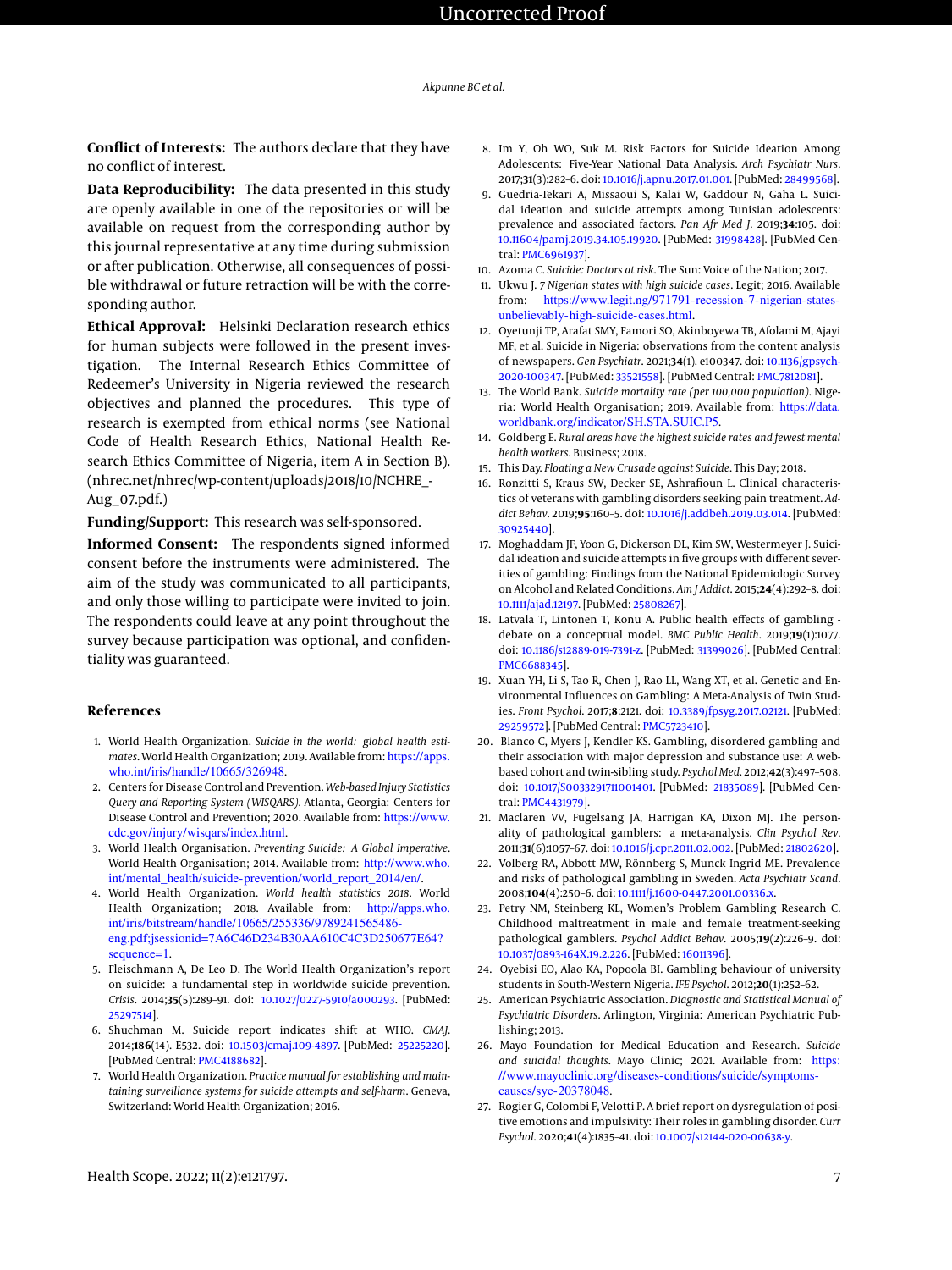- <span id="page-7-0"></span>28. Navas JF, Verdejo-Garcia A, L. Opez-GOmez M, Maldonado A, Perales JC. Gambling with Rose-Tinted Glasses on: Use of Emotion-Regulation Strategies Correlates with Dysfunctional Cognitions in Gambling Disorder Patients. *J Behav Addict*. 2016;**5**(2):271–81. doi: [10.1556/2006.5.2016.040.](http://dx.doi.org/10.1556/2006.5.2016.040) [PubMed: [27363462\]](http://www.ncbi.nlm.nih.gov/pubmed/27363462). [PubMed Central: [PMC5387778\]](https://www.ncbi.nlm.nih.gov/pmc/articles/PMC5387778).
- <span id="page-7-1"></span>29. Glenn CR, Klonsky ED. A multimethod analysis of impulsivity in nonsuicidal self-injury. *Personal Disord*. 2010;**1**(1):67–75. doi: [10.1037/a0017427.](http://dx.doi.org/10.1037/a0017427) [PubMed: [22448604\]](http://www.ncbi.nlm.nih.gov/pubmed/22448604).
- <span id="page-7-2"></span>30. Canale N, Vieno A, Bowden-Jones H, Billieux J. The benefits of using the UPPS model of impulsivity rather than the Big Five when assessing the relationship between personality and problem gambling. *Addiction*. 2017;**112**(2):372–3. doi: [10.1111/add.13641.](http://dx.doi.org/10.1111/add.13641) [PubMed: [27873374\]](http://www.ncbi.nlm.nih.gov/pubmed/27873374).
- <span id="page-7-3"></span>31. Blain B, Richard Gill P, Teese R. Predicting Problem Gambling in Australian Adults Using a Multifaceted Model of Impulsivity. *Int Gambl Stud*. 2015;**15**(2):239–55. doi: [10.1080/14459795.2015.1029960.](http://dx.doi.org/10.1080/14459795.2015.1029960)
- <span id="page-7-4"></span>32. Barrada JR, Navas JF, Ruiz de Lara CM, Billieux J, Devos G, Perales JC. Reconsidering the roots, structure, and implications of gambling motives: An integrative approach. *PLoS One*. 2019;**14**(2):1–22. doi: [10.1371/journal.pone.0212695.](http://dx.doi.org/10.1371/journal.pone.0212695) [PubMed: [30794642\]](http://www.ncbi.nlm.nih.gov/pubmed/30794642). [PubMed Central: [PMC6386301\]](https://www.ncbi.nlm.nih.gov/pmc/articles/PMC6386301).
- <span id="page-7-5"></span>33. Stewart SH, Zack M, Collins P, Klein RM. Subtyping pathological gamblers on the basis of affective motivations for gambling: Relations to gambling problems, drinking problems, and affective motivations for drinking. *Psychol Addict Behav*. 2008;**22**(2):257–68. doi: [10.1037/0893-164X.22.2.257.](http://dx.doi.org/10.1037/0893-164X.22.2.257) [PubMed: [18540723\]](http://www.ncbi.nlm.nih.gov/pubmed/18540723).
- <span id="page-7-6"></span>34. Navas JF, Contreras-Rodriguez O, Verdejo-Roman J, Perandres-Gomez A, Albein-Urios N, Verdejo-Garcia A, et al. Trait and neurobiological underpinnings of negative emotion regulation in gambling disorder. *Addiction*. 2017;**112**(6):1086–94. doi: [10.1111/add.13751.](http://dx.doi.org/10.1111/add.13751) [PubMed: [28060454\]](http://www.ncbi.nlm.nih.gov/pubmed/28060454).
- <span id="page-7-7"></span>35. Anestis MD, Kleiman EM, Lavender JM, Tull MT, Gratz KL. The pursuit of death versus escape from negative affect: An examination of the nature of the relationship between emotion dysregulation and both suicidal behavior and non-suicidal self-injury. *Compr Psychiatry*. 2014;**55**(8):1820–30. doi: [10.1016/j.comppsych.2014.07.007.](http://dx.doi.org/10.1016/j.comppsych.2014.07.007) [PubMed: [25104613\]](http://www.ncbi.nlm.nih.gov/pubmed/25104613).
- <span id="page-7-8"></span>36. Orford J, Griffiths M, Wardle H, Sproston K, Erens B. Negative public attitudes towards gambling: findings from the 2007 British Gambling Prevalence Survey using a new attitude scale. *Int Gambl Stud*. 2009;**9**(1):39–54. doi: [10.1080/14459790802652217.](http://dx.doi.org/10.1080/14459790802652217)
- <span id="page-7-9"></span>37. Wardle H, Moody A, Spence S, Orford J, Volberg R, Jotangia D, et al. *British Gambling Prevalence Survey 2010*. National Centre for Social Research; 2011.
- <span id="page-7-10"></span>38. Gratz KL, Roemer L. Multidimensional Assessment of Emotion Regulation and Dysregulation: Development, Factor Structure, and Initial Validation of the Difficulties in Emotion Regulation Scale. *J Psychopathol Behav Assess*. 2004;**26**(1):41–54. doi: [10.1023/b:joba.0000007455.08539.94.](http://dx.doi.org/10.1023/b:joba.0000007455.08539.94)
- <span id="page-7-11"></span>39. Brown LK, Houck C, Lescano C, Donenberg G, Tolou-Shams M, Mello J. Affect regulation and HIV risk among youth in therapeutic schools. *AIDS Behav*. 2012;**16**(8):2272–8. doi: [10.1007/s10461-012-0220-3.](http://dx.doi.org/10.1007/s10461-012-0220-3) [PubMed: [22669595\]](http://www.ncbi.nlm.nih.gov/pubmed/22669595). [PubMed Central: [PMC3496428\]](https://www.ncbi.nlm.nih.gov/pmc/articles/PMC3496428).
- <span id="page-7-12"></span>40. Nordgren L, Monell E, Birgegård A, Bjureberg J, Hesser H. Factor Structure of the Difficulties in Emotion Regulation Scale in Treatment Seeking Adults with Eating Disorders. *J Psychopathol Behav Assess*. 2019;**42**(1):111–26. doi: [10.1007/s10862-019-09765-8.](http://dx.doi.org/10.1007/s10862-019-09765-8)
- <span id="page-7-13"></span>41. Rudd MD. The prevalence of suicidal ideation among college students. *Suicide Life Threat Behav*. 1989;**19**(2):173–83. doi: [10.1111/j.1943-](http://dx.doi.org/10.1111/j.1943-278x.1989.tb01031.x) [278x.1989.tb01031.x.](http://dx.doi.org/10.1111/j.1943-278x.1989.tb01031.x) [PubMed: [2749860\]](http://www.ncbi.nlm.nih.gov/pubmed/2749860).
- <span id="page-7-14"></span>42. Goldberg DP, Williams P. *A user's guide to the General Health Questionnaire*. Great Britain: NFER-NELSON; 1991.
- <span id="page-7-15"></span>43. Raylu N, Oei TP. Pathological gambling: A comprehensive review. *Clin Psychol Rev*. 2002;**22**(7):1009–61. doi: [10.1016/s0272-7358\(02\)00101-0.](http://dx.doi.org/10.1016/s0272-7358(02)00101-0)
- <span id="page-7-16"></span>44. Potenza MN. Review. The neurobiology of pathological gambling and drug addiction: an overview and new findings. *Philos Trans l*

*Soc Lond B Biol Sci*. 2008;**363**(1507):3181–9. doi: [10.1098/rstb.2008.0100.](http://dx.doi.org/10.1098/rstb.2008.0100) [PubMed: [18640909\]](http://www.ncbi.nlm.nih.gov/pubmed/18640909). [PubMed Central: [PMC2607329\]](https://www.ncbi.nlm.nih.gov/pmc/articles/PMC2607329).

- <span id="page-7-17"></span>45. Petry NM, Kiluk BD. Suicidal ideation and suicide attempts in treatment-seeking pathological gamblers. *J Nerv Ment Dis*. 2002;**190**(7):462–9. doi: [10.1097/00005053-200207000-00007.](http://dx.doi.org/10.1097/00005053-200207000-00007) [PubMed: [12142848\]](http://www.ncbi.nlm.nih.gov/pubmed/12142848). [PubMed Central: [PMC3397475\]](https://www.ncbi.nlm.nih.gov/pmc/articles/PMC3397475).
- <span id="page-7-18"></span>46. Ledgerwood DM, Petry NM. Posttraumatic stress disorder symptoms in treatment-seeking pathological gamblers. *J Trauma Stress*. 2006;**19**(3):411–6. doi: [10.1002/jts.20123.](http://dx.doi.org/10.1002/jts.20123) [PubMed: [16789003\]](http://www.ncbi.nlm.nih.gov/pubmed/16789003).
- <span id="page-7-19"></span>47. Baumeister RF. Suicide as escape from self. *Psychol Rev*. 1990;**97**(1):90– 113. doi: [10.1037/0033-295x.97.1.90.](http://dx.doi.org/10.1037/0033-295x.97.1.90) [PubMed: [2408091\]](http://www.ncbi.nlm.nih.gov/pubmed/2408091).
- <span id="page-7-20"></span>48. Shneidman ES. Suicide as psychache. *J Nerv Ment Dis*. 1993;**181**(3):145–7. doi: [10.1097/00005053-199303000-00001.](http://dx.doi.org/10.1097/00005053-199303000-00001) [PubMed: [8445372\]](http://www.ncbi.nlm.nih.gov/pubmed/8445372).
- <span id="page-7-21"></span>49. Ellis TE, Rufino KA. Change in Experiential Avoidance is Associated with Reduced Suicidal Ideation over the Course of Psychiatric Hospitalization. *Arch Suicide Res*. 2016;**20**(3):426–37. doi: [10.1080/13811118.2015.1093983.](http://dx.doi.org/10.1080/13811118.2015.1093983) [PubMed: [27046328\]](http://www.ncbi.nlm.nih.gov/pubmed/27046328).
- 50. Skinner KD, Rojas SM, Veilleux JC. Connecting Eating Pathology with Risk for Engaging in Suicidal Behavior: The Mediating Role of Experiential Avoidance. *Suicide Life Threat Behav*. 2017;**47**(1):3–13. doi: [10.1111/sltb.12249.](http://dx.doi.org/10.1111/sltb.12249) [PubMed: [27038144\]](http://www.ncbi.nlm.nih.gov/pubmed/27038144).
- <span id="page-7-22"></span>51. Zvolensky MJ, Bakhshaie J, Garza M, Valdivieso J, Ortiz M, Bogiaizian D, et al. The Role of Anxiety Sensitivity in the Relation Between Experiential Avoidance and Anxious Arousal, Depressive, and Suicidal Symptoms Among Latinos in Primary Care. *Cognit Ther Res*. 2015;**39**(5):688– 96. doi: [10.1007/s10608-015-9696-2.](http://dx.doi.org/10.1007/s10608-015-9696-2)
- <span id="page-7-23"></span>52. Schotte DE, Clum GA. Problem-solving skills in suicidal psychiatric patients. *J Consult Clin Psychol*. 1987;**55**(1):49–54. doi: [10.1037//0022-](http://dx.doi.org/10.1037//0022-006x.55.1.49) [006x.55.1.49.](http://dx.doi.org/10.1037//0022-006x.55.1.49) [PubMed: [3571658\]](http://www.ncbi.nlm.nih.gov/pubmed/3571658).
- <span id="page-7-24"></span>53. Dieserud G, Røysamb E, Braverman MT, Dalgard OS, Ekeberg Ø. Predicting Repetition of Suicide Attempt: A Prospective Study of 50 Suicide Attempters. *Arch Suicide Res*. 2003;**7**(1):1–15. doi: [10.1080/13811110301571.](http://dx.doi.org/10.1080/13811110301571)
- <span id="page-7-25"></span>54. Gomez-Exposito A,Wolz I, Fagundo AB, Granero R, Steward T, Jimenez-Murcia S, et al. Correlates of Non-suicidal Self-Injury and Suicide Attempts in Bulimic Spectrum Disorders. *Front Psychol*. 2016;**7**:1244. doi: [10.3389/fpsyg.2016.01244.](http://dx.doi.org/10.3389/fpsyg.2016.01244) [PubMed: [27597836\]](http://www.ncbi.nlm.nih.gov/pubmed/27597836). [PubMed Central: [PMC4992685\]](https://www.ncbi.nlm.nih.gov/pmc/articles/PMC4992685).
- 55. Pisetsky EM, Haynos AF, Lavender JM, Crow SJ, Peterson CB. Associations between emotion regulation difficulties, eating disorder symptoms, non-suicidal self-injury, and suicide attempts in a heterogeneous eating disorder sample. *Compr Psychiatry*. 2017;**73**:143–50. doi: [10.1016/j.comppsych.2016.11.012.](http://dx.doi.org/10.1016/j.comppsych.2016.11.012) [PubMed: [27978502\]](http://www.ncbi.nlm.nih.gov/pubmed/27978502). [PubMed Central: [PMC5263187\]](https://www.ncbi.nlm.nih.gov/pmc/articles/PMC5263187).
- <span id="page-7-29"></span>56. Al-Dajani N, Uliaszek AA, Hamdullahpur K. It's the thought that counts: belief in suicide as an escape moderates the relationship between emotion dysregulation and suicidal ideation cross-sectionally and longitudinally. *Borderline Personal Disord Emot Dysregul*. 2019;**6**:16. doi: [10.1186/s40479-019-0112-5.](http://dx.doi.org/10.1186/s40479-019-0112-5) [PubMed: [31719989\]](http://www.ncbi.nlm.nih.gov/pubmed/31719989). [PubMed Central: [PMC6833273\]](https://www.ncbi.nlm.nih.gov/pmc/articles/PMC6833273).
- 57. Smith AR, Velkoff EA, Ribeiro JD, Franklin J. Are Eating Disorders and Related Symptoms Risk Factors for Suicidal Thoughts and Behaviors? A Meta-analysis. *Suicide Life Threat Behav*. 2019;**49**(1):221–39. doi: [10.1111/sltb.12427.](http://dx.doi.org/10.1111/sltb.12427) [PubMed: [29444332\]](http://www.ncbi.nlm.nih.gov/pubmed/29444332).
- <span id="page-7-26"></span>58. Rania M, Monell E, Sjolander A, Bulik CM. Emotion dysregulation and suicidality in eating disorders. *Int J Eat Disord*. 2020;**54**(3):313– 25. doi: [10.1002/eat.23410.](http://dx.doi.org/10.1002/eat.23410) [PubMed: [33205495\]](http://www.ncbi.nlm.nih.gov/pubmed/33205495). [PubMed Central: [PMC7984062\]](https://www.ncbi.nlm.nih.gov/pmc/articles/PMC7984062).
- <span id="page-7-27"></span>59. Anestis MD, Bagge CL, Tull MT, Joiner TE. Clarifying the role of emotion dysregulation in the interpersonal-psychological theory of suicidal behavior in an undergraduate sample. *J Psychiatr Res*. 2011;**45**(5):603–11. doi: [10.1016/j.jpsychires.2010.10.013.](http://dx.doi.org/10.1016/j.jpsychires.2010.10.013) [PubMed: [21092986\]](http://www.ncbi.nlm.nih.gov/pubmed/21092986).
- <span id="page-7-28"></span>60. Selby EA, Anestis MD, Bender TW, Joiner TJ. An exploration of the emotional cascade model in borderline personality disorder. *J Abnorm*